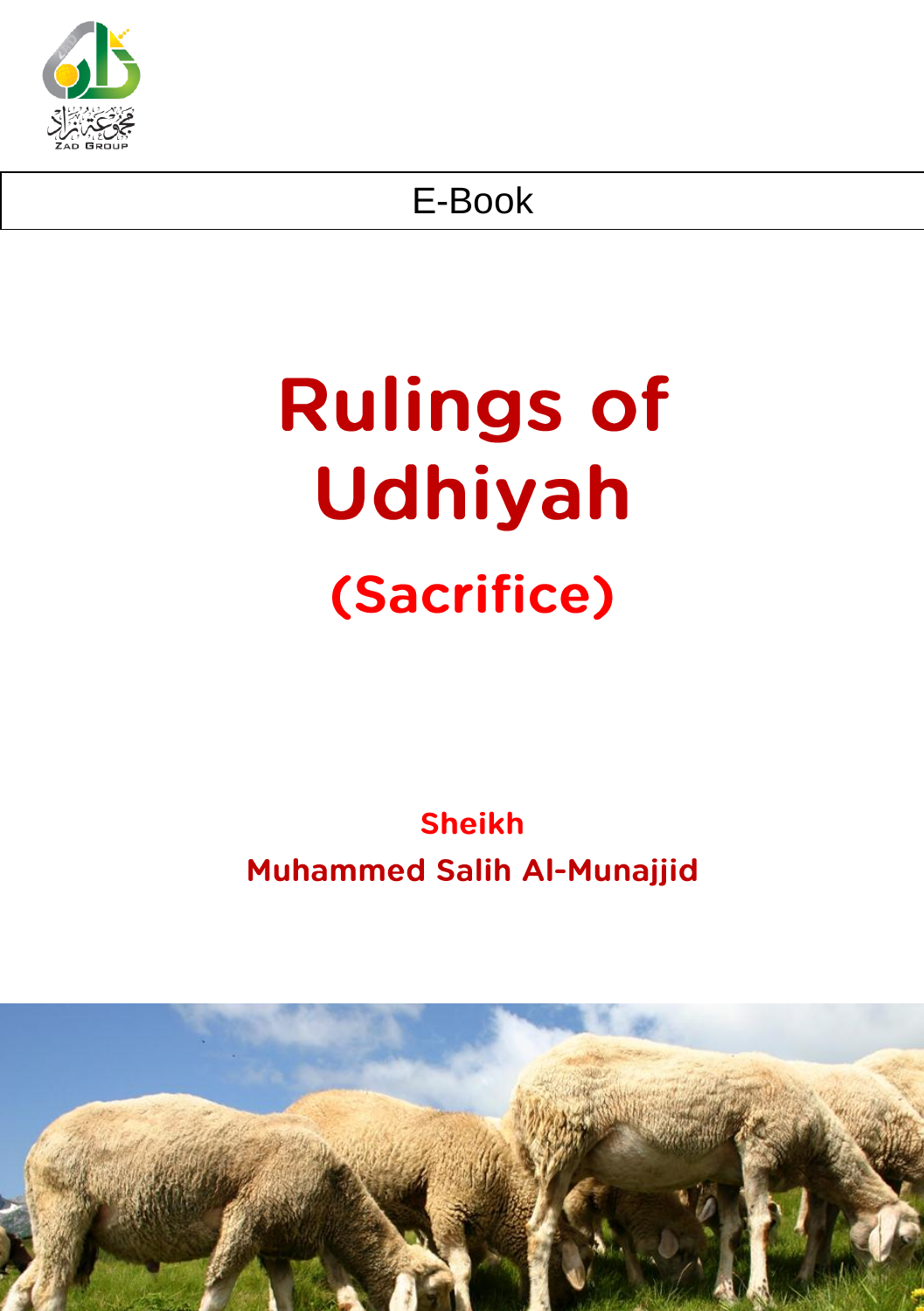## Rulings of Udhiyah (Sacrifice)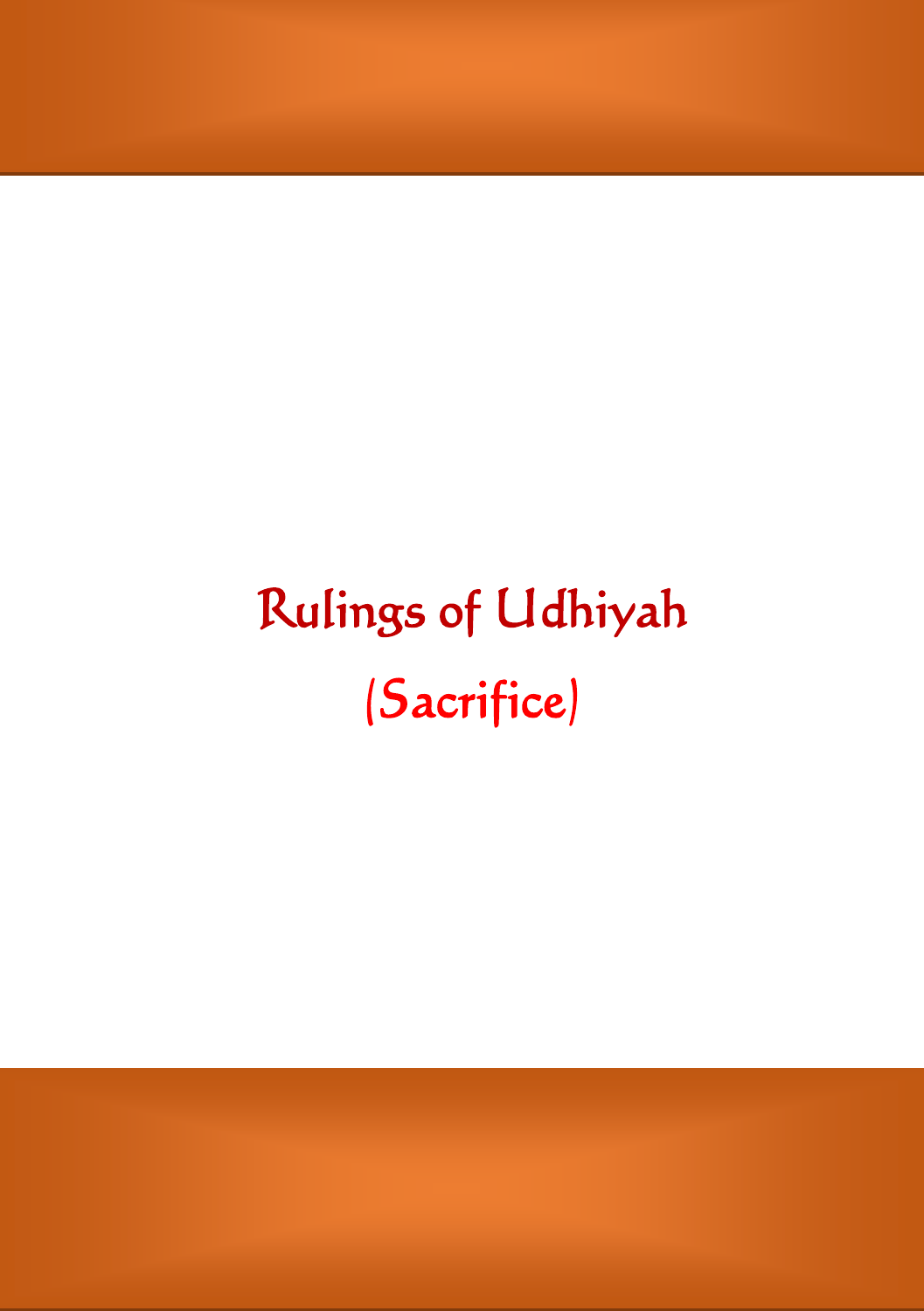

Praise be to Allaah and peace and blessings be upon the Messenger of Allaah, Muhammad, sallallaahu 'alayhi wa sallam, and upon his family and Companions.

Udhiyah is one of the great rituals of Islaam, in which we remember the Unity of Allaah, His blessings upon us and the obedience of our father Ibraaheem, may Allaah exalt his mention, to his Lord. There is great goodness and many blessings in this act, so the Muslim must pay special attention to its great importance.

The following is a brief look at this important ritual:

Udhiyah refers to the animal (camel, cattle or sheep) that is sacrificed as an act of worship to Allaah, in the country in which the person offering the sacrifice lives, during the period from after the 'Eed prayer on the Day of Nahr ('Eed al-Adh-haa) until the last of the Days of Tashreeq (the  $13<sup>th</sup>$  day of Thul Hijjah), with the intention of offering sacrifice.

Allaah Says (what means):

- *{"Therefore turn in prayer to your Lord and sacrifice (to Him only).*"}<sup>[Qur'aan, 108:2]</sup>
- *{"Say (O Muhammad): 'Verily, my prayer, my sacrifice, my living and my dying are for Allaah, the Lord of the 'Aalameen (mankind, Jinns and all that exists)."}* [Qur'aan, 6:162]
- *{"And for every nation We have appointed religious ceremonies, that they may mention the Name of Allaah over the beast of cattle that He has given them for food. And your God is One God, so you must submit to Him Alone (in Islaam)…"}* [Qur'aan, 22:34]

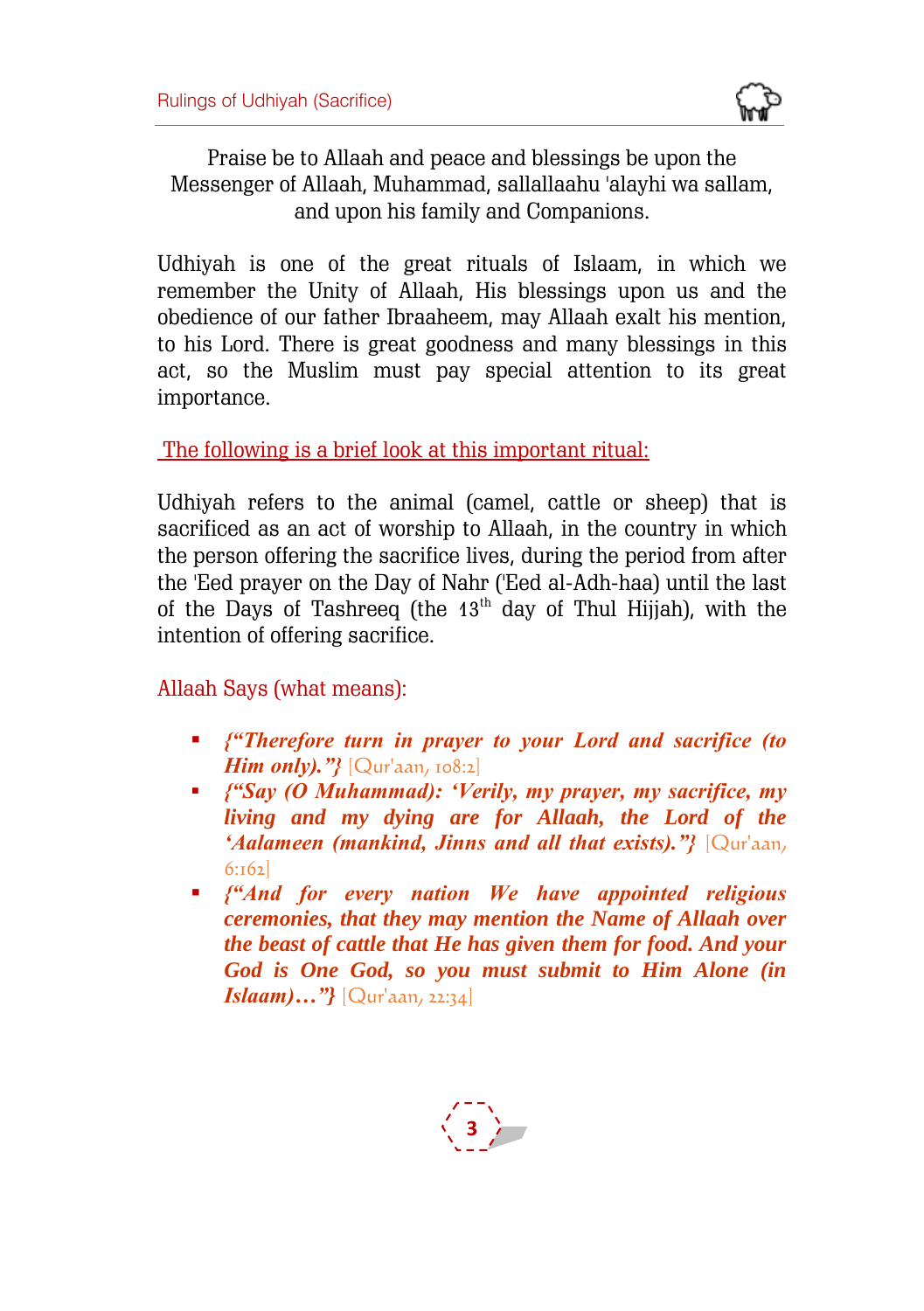

Udhiyah is a confirmed Sunnah (Prophetic tradition) according to the majority of scholars (some scholars say that it is Waajib or obligatory; this will be discussed in more detail below). The basic principle is that it is required at the appointed time from one who is alive on behalf of himself and the members of his household, and he may include in the reward for it whoever he wishes, living or dead. With regard to Udhiyah on behalf of someone who is dead, if the deceased bequeathed up to one third of his wealth for that purpose, or included it in his Waqf (endowment), then these wishes must be carried out, otherwise, if a person wishes to offer a sacrifice on behalf of someone who has died, this is a good deed and is considered to be giving charity on behalf of the dead.

However, the Sunnah is for a man to include the members of his household, living and deed, in his Udhiyah, and when he slaughters it, he should say: "Allaahumma haatha 'anni wa 'an aali bayti (O Allaah, this is on behalf of myself and the members of my household" – he does not have to make a separate sacrifice on behalf of every deceased person.

The scholars agreed that sacrificing the animal and giving its meat in charity is better than giving its value in charity, because the Messenger, sallallaahu 'alayhi wa sallam, used to make the sacrifice, and he did not do anything but that which is best and most befitting. This is the opinion of Abu Haneefah, ash-Shaafi'i and Ahmad.

## *The virtues of Udhiyah and the best of Udhiyah*

A sheep is good enough as a sacrifice for one man and the members of his household and his children, because of the Hadeeth of Abu Ayyoob, may Allaah be pleased with him: "At the time of the Messenger of Allaah, sallallaahu 'alayhi wa sallam, a

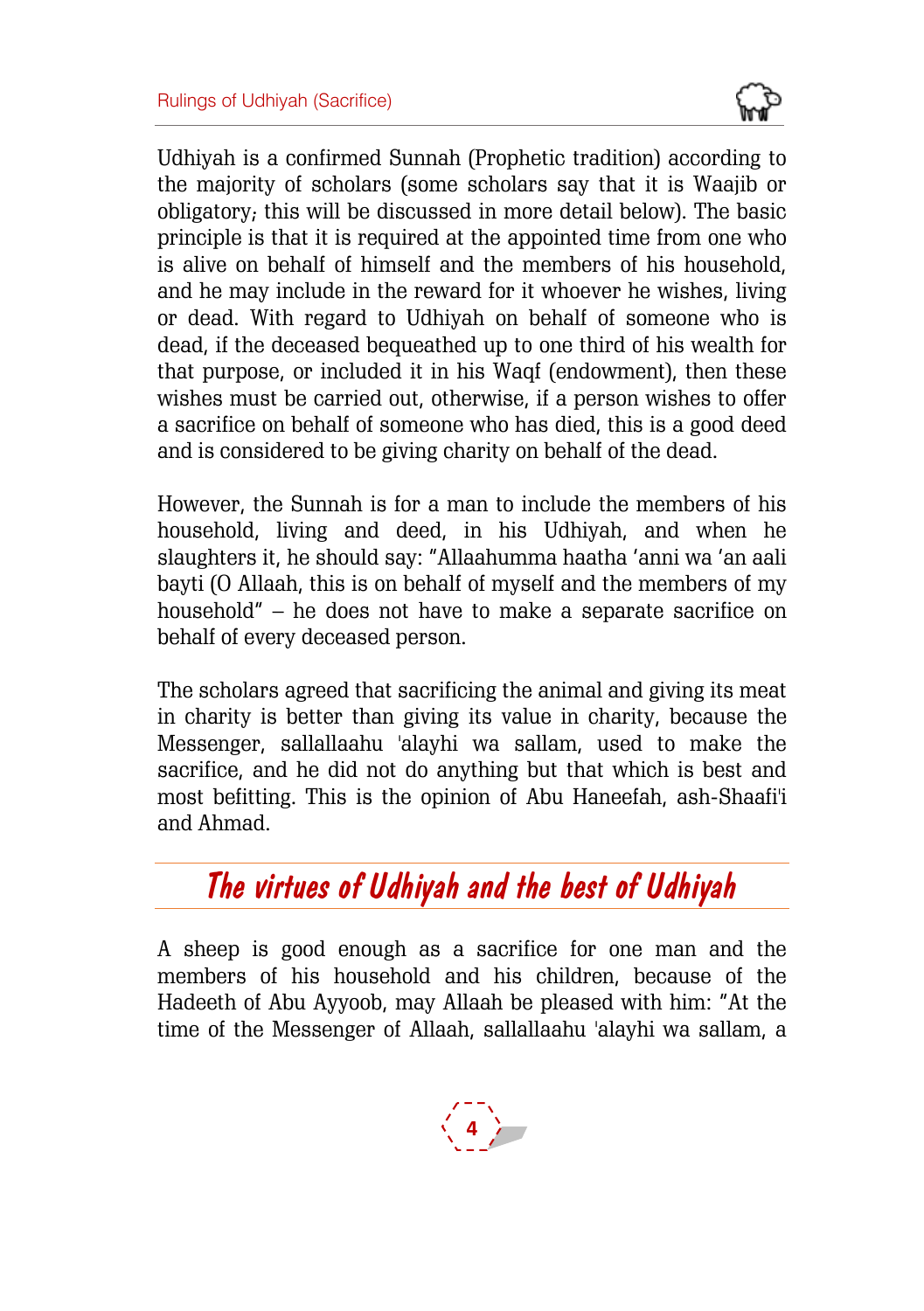

man would sacrifice a sheep on behalf of himself and the members of his household, and they would eat from it and give some to others." (Reported by Ibn Maajah and at-Tirmithi, who classed it as Saheeh)

The kinds of animals prescribed for sacrifice are camels, cattle and sheep. Some of the scholars said that the best sacrifice is camels, then cattle, then sheep, then a share in a she-camel or cow, because the Prophet, sallallaahu 'alayhi wa sallam, said concerning Friday prayers: *"Whoever goes to [Friday prayers] early, it is equivalent to him sacrificing a camel."* This is the opinion of the three Imaams Abu Haneefah, ash-Shaafi'i and Ahmad, may Allaah have mercy on them. On this basis, a sheep is better than one-seventh of a camel or cow. Maalik, may Allaah have mercy on him, said that the best is a young sheep, then a cow then a camel, because the Prophet, sallallaahu 'alayhi wa sallam, sacrificed two rams, and he never did anything but that which was the best. The response to that is that he, sallallaahu 'alayhi wa sallam, always chose what was more appropriate out of kindness towards his Ummah, because they would follow his example, and he did not want to make things difficult for them. (Fataawa al-Shaykh 'Abd al-'Azeez ibn Baaz).

A camel or cow is enough for seven people, because of the report narrated by Jaabir, may Allaah be pleased with him, who said: "We sacrificed at al-Hudaybiyah with the Prophet, sallallaahu 'alayhi wa sallam, a camel for seven and a cow for seven." According to one version: "The Messenger of Allaah (peace and blessings of Allaah be upon him) commanded us to share camels and cattle, each seven men sharing one animal." According to another version: "So a cow would be sacrificed on behalf of seven men and we would share it." (Reported by Muslim)

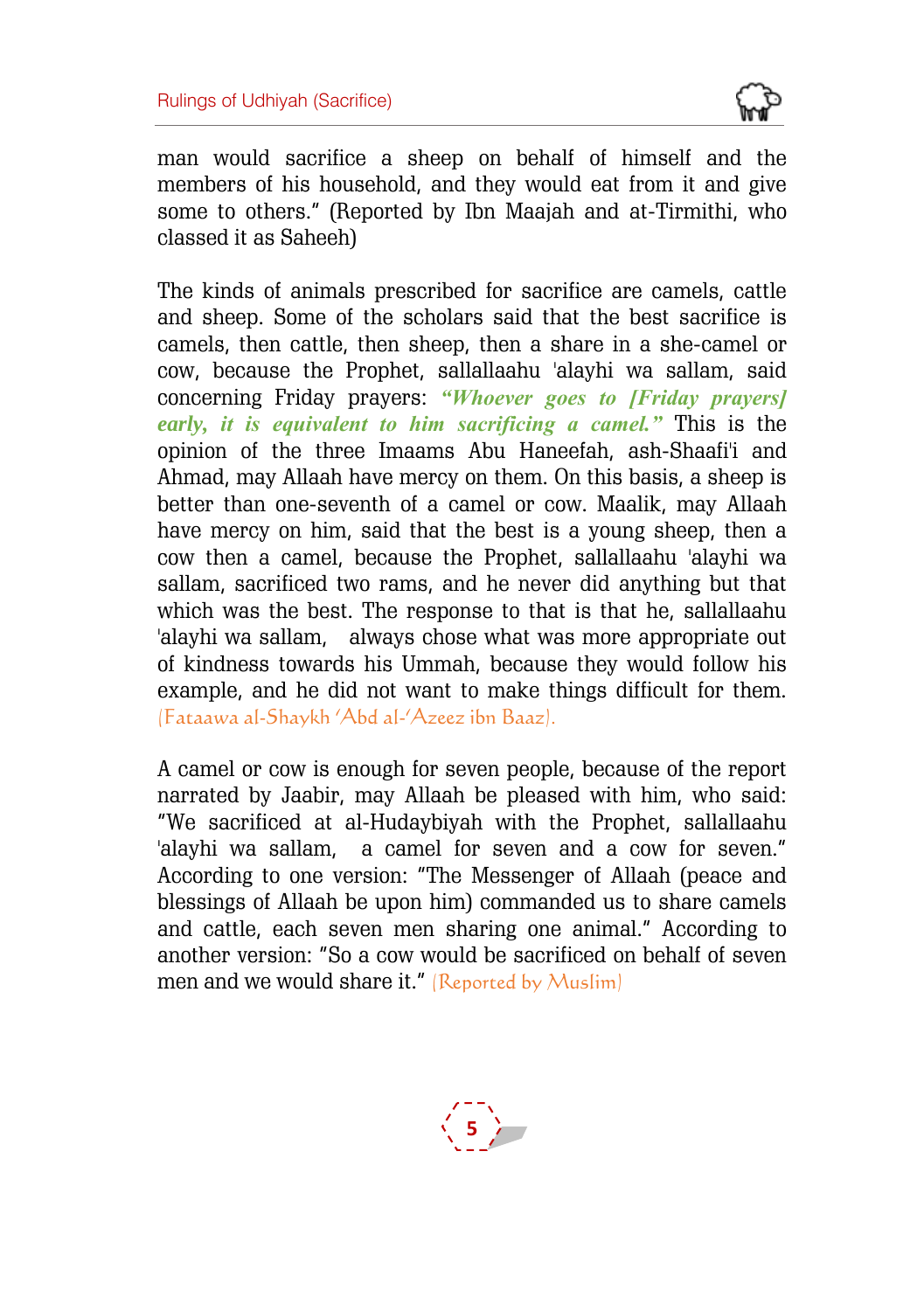

## *Ruling of Udhiyah*

Udhiyah is one of the rituals of Islaam. It is mentioned in Jawaahir al-Ikleel Sharh Mukhtasar Khaleel that if the people of a city or country neglect Udhiyah, they should be fought, because it is one of the rituals of Islaam. (Rasaa'il Fiqhiyyah by Shaykh Ibn 'Uthaymeen, p. 46).

#### **SET There are two scholarly opinions on Udhiyah:**

#### (A) That it is Waajib (obligatory).

This is the opinion of al-Awzaa'i, al-Layth and Abu Haneefah, and it is one of the two opinions narrated from Imaam Ahmad. It was also the opinion of Shaykh al-Islaam Ibn Taymiyyah, and is one of the two opinions in the Mathhab of Maalik, or is what seems to be the Math-hab of Maalik. Those who favor this opinion take the following as evidence:

- The Aayah: *{"Therefore turn in prayer to your Lord and sacrifice (to Him only)."}* [Qur'aan, 108:2]. This is a command, and a command implies that something is obligatory.
- The Hadeeth of Jundub, may Allaah be pleased with him, reported in al-Saheehayn and elsewhere, who said: "The Messenger of Allaah, sallallaahu 'alayhi wa sallam, said: *'Whoever slaughtered his sacrifice before he prays, let him slaughter another one in its place, and whoever did not slaughter a sacrifice, let him do so in the name of Allaah.'"* (Reported by Muslim, 3621)
- The Hadeeth: *"Whoever can afford to offer a sacrifice but does not do so, let him not approach our place or prayer."*

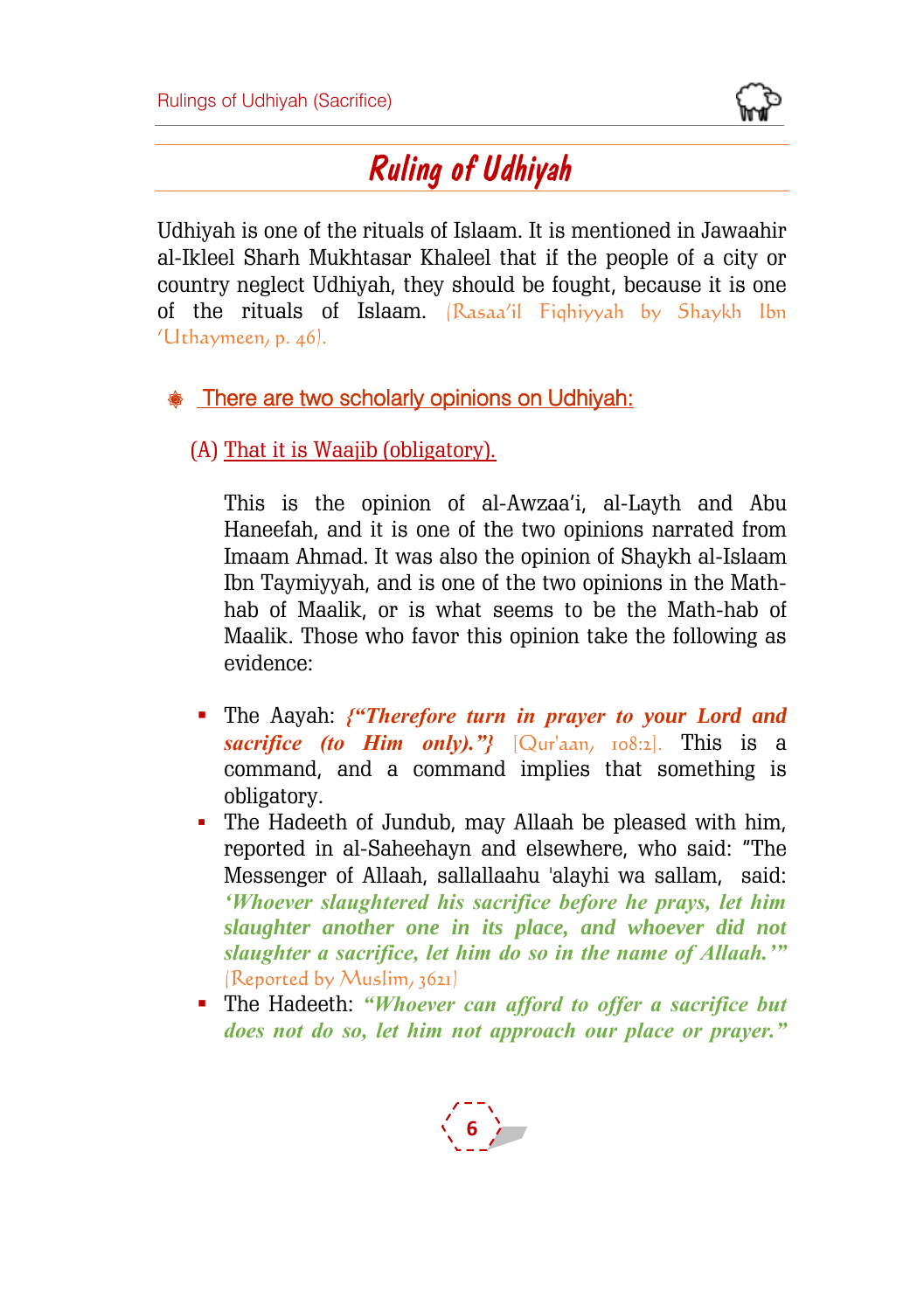

(Reported by Ahmad and Ibn Maajah; classed as Saheeh by al-Haakim from the Hadeeth of Abu Hurayrah, may Allaah be pleased with him. It says in Fath al-Baari that its men are Thiqaat (trustworthy).

(B) That it is a confirmed Sunnah (Sunnah Mu'akkadah).

This is the opinion of the majority, and it is the Math-hab of ash-Shaafi'i and the better-known opinion of Maalik and Ahmad. But most of those who favor this opinion stated that it is Makrooh (disliked) for the one who is able to offer a sacrifice to neglect to do so. They base their opinion on the following:

- The Hadeeth of Jaabir, may Allaah be pleased with him, in Sunan Abu Daawood, where he said: "I prayed on 'Eed al-Adhaa with the Messenger of Allaah, sallallaahu 'alayhi wa sallam, he was brought two rams, and he sacrificed them. He said: *'In the Name of Allaah, Allaah is Most Great. This is on behalf of myself and any member of my Ummah who did not offer a sacrifice.'"* (Sunan Abu Daawood bi Sharh Muhammad Shams al-Haq Abaadi, 7/486)
- **The Hadeeth reported by all the famous Muhadditheen** (narrators) apart from Al-Bukhaari: *"Whoever among you wants to offer a sacrifice, let him not take anything from his hair or nails."* Shaykh Ibn 'Uthaymeen, may Allaah have mercy on him, said, following his discussion of those who say it is obligatory and those who say it is Sunnah: "Each point of view has its evidence, but to be on the safe side, the one who is able to offer a sacrifice should not neglect to do so, because of what is involved in this act of reverence towards Allaah, remembering Him, and making sure that one has nothing to be blamed for."

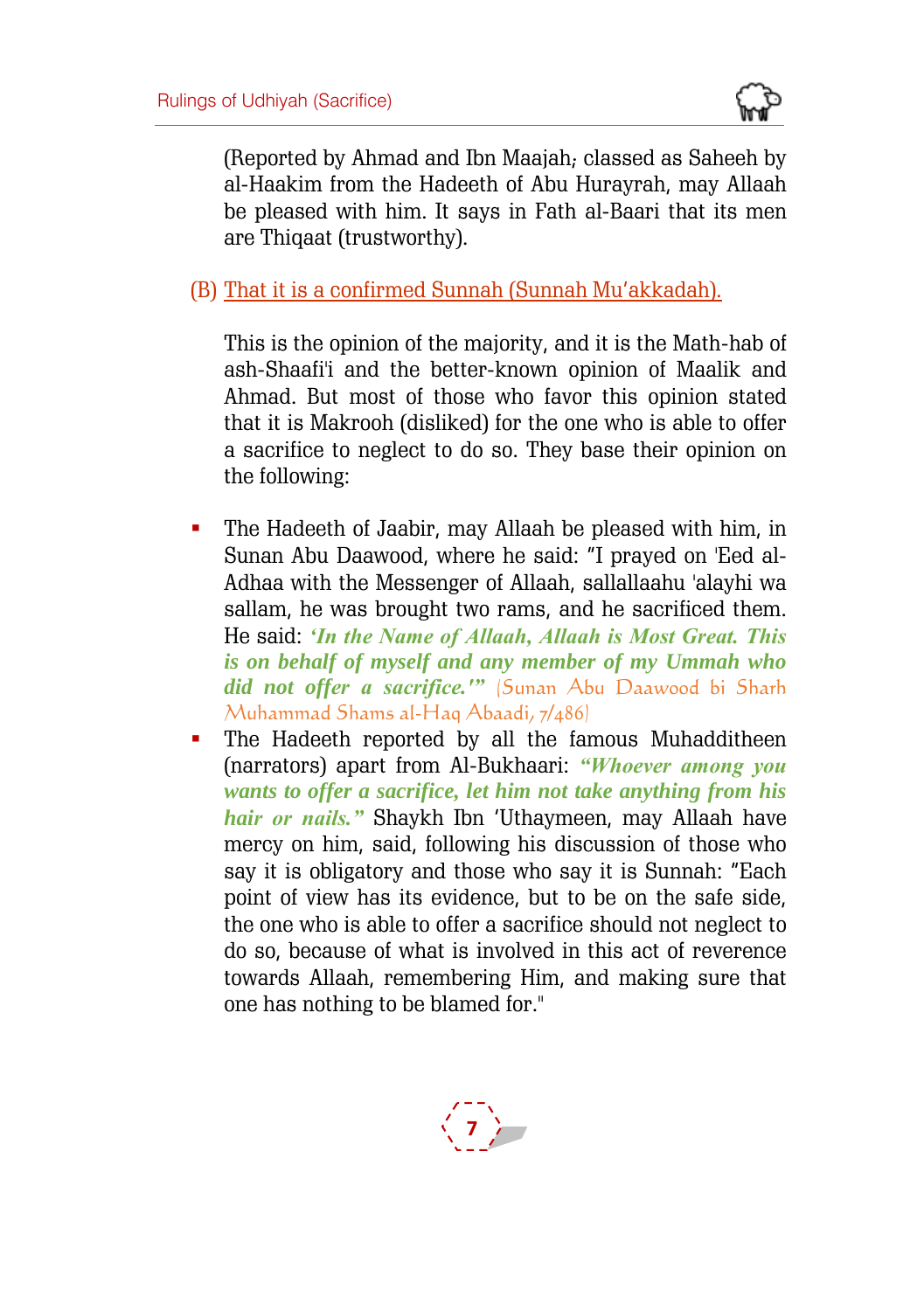

## *Conditions of Udhiyah*

- 1. The animal should have reached the required age, which is six months for a lamb, one year for a goat, two years for a cow and five years for a camel.
- 2. It should be free of any faults, because the Prophet, sallallaahu 'alayhi wa sallam, said: *"There are four that will not do for sacrifice: a one-eyed animal whose defect is obvious, a sick animal whose sickness is obvious, a lame animal whose limp is obvious and an emaciated animal that has no marrow in its bones ."* (Saheeh, Saheeh al-Jaami', no. 886). There are milder defects that do not disqualify an animal, but it is Makrooh to sacrifice such animals, such as an animal with a horn or ear missing, or an animal with slits in its ears, etc. Udhiyah is an act of worship to Allaah, and Allaah is Good and accepts only that which is good. Whoever honors the rites of Allaah, this has to do with the piety (Taqwa) of the heart.
- 3. It is forbidden to sell it. If an animal has been selected for sacrifice, it is not permissible to sell it or give it away, except in exchange for one that is better. If an animal gives birth, its offspring should be sacrificed along with it. It is also permissible to ride it if necessary. The evidence for this is the report narrated by Al-Bukhaari and Muslim from Abu Hurayrah, may Allaah be pleased with him, who said that the Messenger of Allaah, sallallaahu 'alayhi wa sallam, saw a man leading his camel and told him: *"Ride it."* He said: "It is for sacrifice." He said: *"Ride it"* a second or third time.
- 4. It should be sacrificed at the specified time, which is from after the prayer and Khutbah of 'Eed – not from when the time for the prayer and Khutbah starts – until before sunset on the last of the days of Tashreeq, which is the  $13<sup>th</sup>$

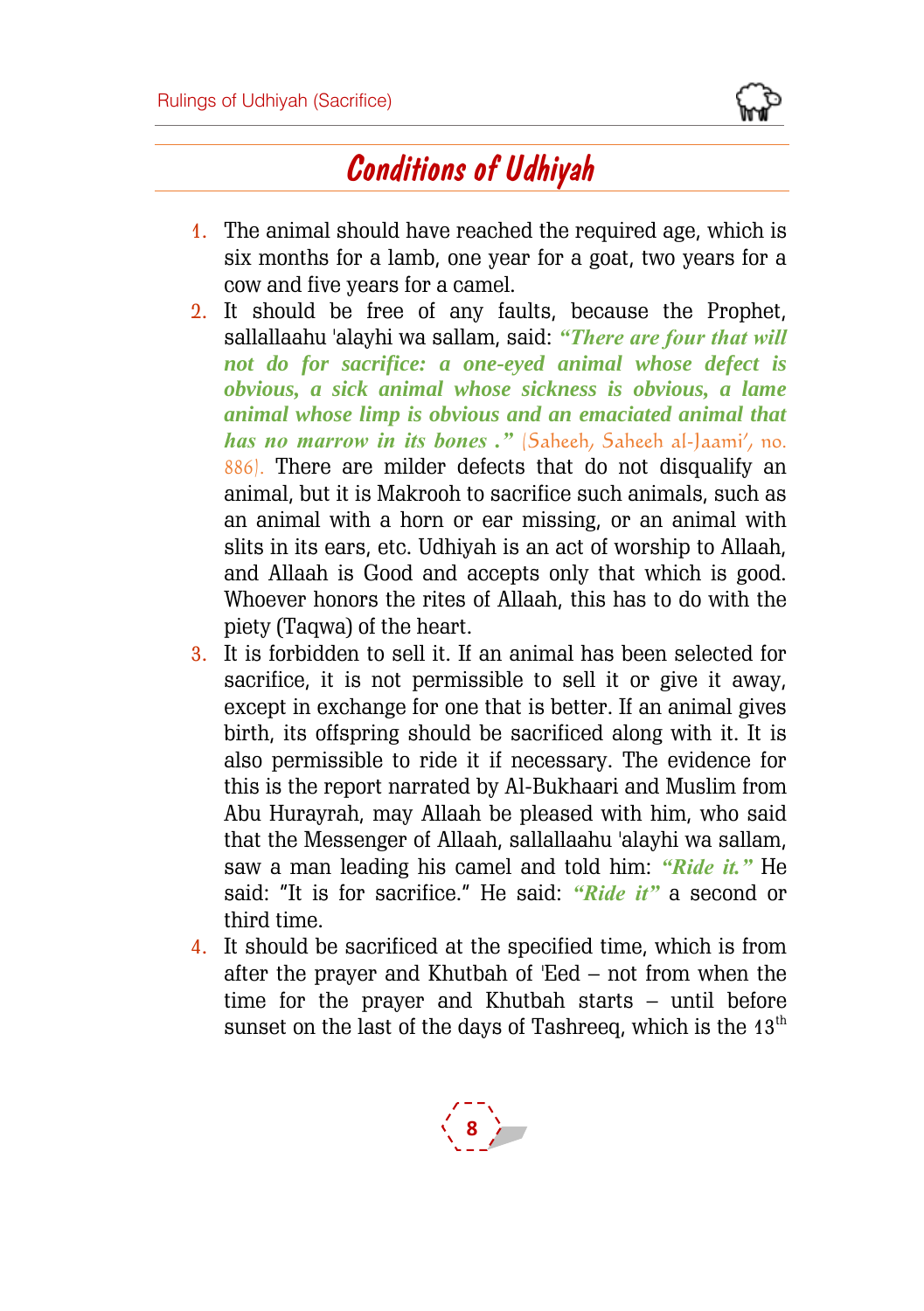

day of Thu'l Hijjah. The Prophet, sallallaahu 'alayhi wa sallam, said: *"Whoever sacrifices before the prayer, let him repeat it."* (Reported by Al-Bukhaari and Muslim). 'Ali, may Allaah be pleased with him, said: "The days of Nahr (Sacrifice) are the day of al-Adhaa and the three days following it." This is also the opinion of al-Hasan al-Basri, 'Ata' ibn Abi Rabaah, al-Awzaa'i, al-Shaafi'i and Ibn al-Munthir, may Allaah have mercy on them all.

## *What should be done with the sacrifice?*

- 1. It is Mustahabb (liked, preferable) for the one who has made a sacrifice to not eat anything on that day before he eats from it, if this is possible, because of the Hadeeth: *"Let every man eat from his sacrifice."* (Classed as Saheeh in Saheeh al-Jaami', 5349). This should be after the 'Eed prayer and Khutbah. This is the opinion of the scholars, including 'Ali, Ibn 'Abbaas, Maalik, al-Shaafi'i and others. The evidence for this is the Hadeeth of Buraydah, may Allaah be pleased with him: "The Prophet (peace and blessings of Allaah be upon him) would not go out on the day of Fitr until he had eaten, and he would not eat on the day of Adh-haa until he had slaughtered (his sacrifice)." (Al-Albaani said: its Isnaad is Saheeh. Al-Mishkaat, 1/452).
- 2. It is better for a person to slaughter the sacrifice himself, but if he does not, it is Mustahabb for him to be present when it is slaughtered.
- 3. It is Mustahabb to divide the meat into three: one third to be eaten, one third to be given as gifts and one third to be given in charity. This was the opinion of Ibn Mas'ood and Ibn 'Umar, may Allaah be pleased with them.

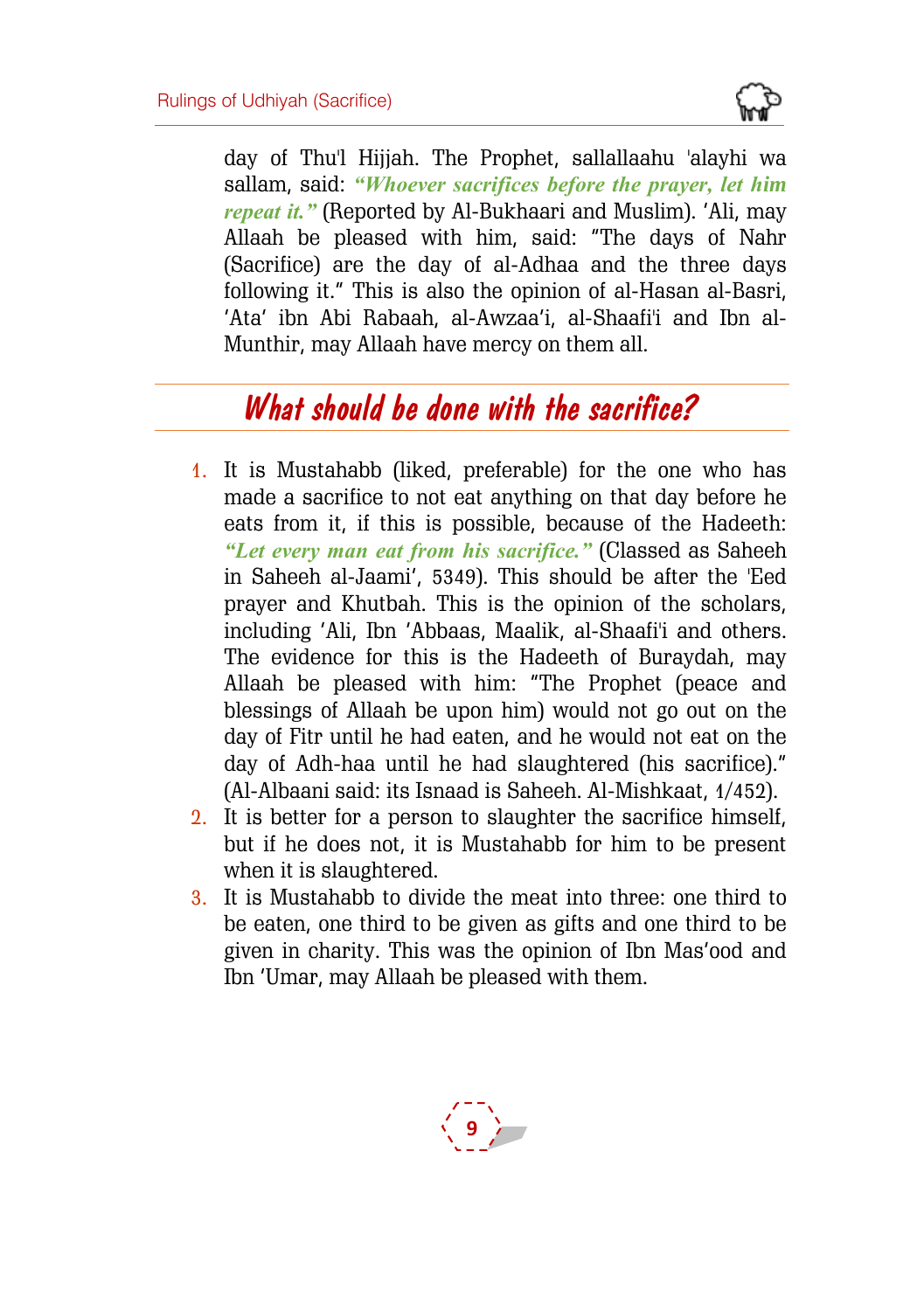

The scholars agreed that it is not permissible to sell anything from its meat, fat or skin. In a Saheeh Hadeeth, the Prophet, sallallaahu 'alayhi wa sallam, said**:** *"Whoever sells the skin of his Udhiyah, there is no Udhiyah for him (i.e., it is not counted as Udhiyah)."* (Classed as Hasan in Saheeh al-Jaami', 6118. The butcher should not be given anything of it by way of reward or payment, because 'Ali, may Allaah be pleased with him, said: "The Messenger of Allaah, sallallaahu 'alayhi wa sallam, commanded me to take care of the sacrifice and to give its meat, skin and raiment ( covering used for protection ) in charity, and not to give anything of it to the butcher as a compensation . He said: *'We will give him something from what we have.'"* (Agreed upon). It was said that it is permissible to give the butcher something as a gift, and that it is permissible to give some of it to a Kaafir if he is poor or a relative or a neighbor, or in order to open his heart to Islaam. (Fataawa al-Shaykh 'Abd al-'Azeez ibn Baaz).

#### **Question: What should the Muslim avoid in the first ten davs of** Thul Hijjah if he wants to offer a sacrifice?

The Sunnah indicates that the one who wants to offer a sacrifice must refrain from removing anything from his hair, nails or skin from the first day of Thul Hijjah until he offers his sacrifice, because the Prophet, sallallaahu 'alayhi wa sallam, said: *"When you see the new moon of Thul Hijjah, if any one of you wants to offer a sacrifice, let him not remove anything from his hair or nails until he has offered his sacrifice."* According to another report: *"Let him not touch any part of his hair or nails."* (Reported by Muslim with four Isnaads,  $13/146$ .

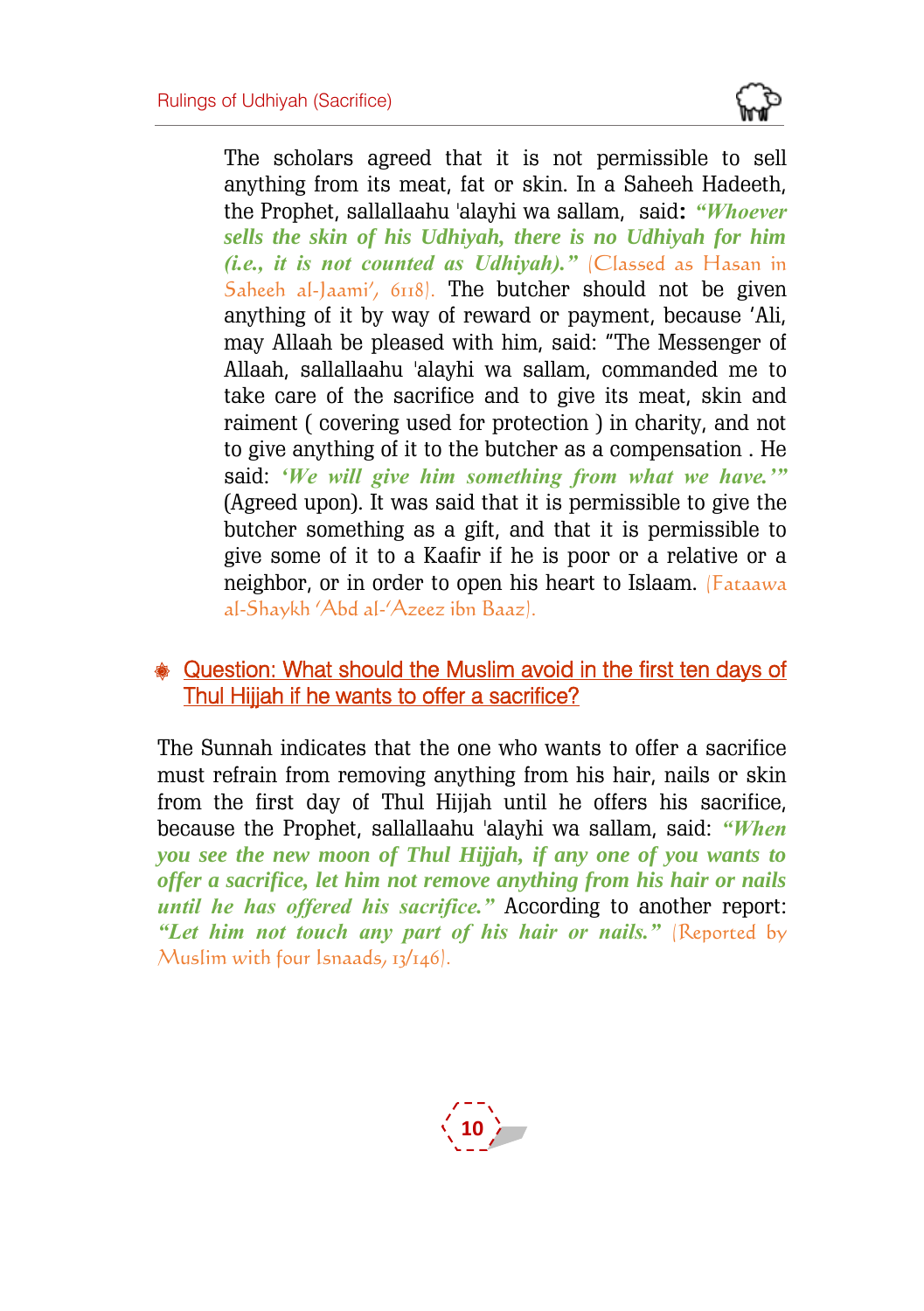

This command implies obligation and the prohibition implies that it is forbidden, according to the most correct opinion, because these are absolutes with no exceptions. If a person deliberately takes something (from his hair or nails), he must seek the forgiveness of Allaah, but he does not have to pay any Fidyah (penalty), and his Udhiyah is still valid. Whoever needs to remove some of his hair or nails because leaving it will cause him harm, such as a torn nail or a wound in a site covered by hair, should remove it, and there is no sin on him if he does so. This is not more serious than the Muhrim (person in Ihraam for Hajj or 'Umrah) who is allowed to shave if not doing so will cause him harm. There is nothing wrong with men and women washing their hair during the first ten days of Thul Hijjah, because the Prophet, sallallaahu 'alayhi wa sallam, only forbade removing hair, and because the Muhrim is allowed to wash his head.

The wisdom behind the prohibition on removing hair and nails is because the one who is going to offer a sacrifice is like the one who is in Ihraam for Hajj and 'Umrah with regard to some rituals, which is the offering of a sacrifice in order to draw closer to Allaah. Thus some of the rulings of Ihraam apply to the one who wants to offer a sacrifice, so he should not touch his hair and nails until he has slaughtered his sacrifice, in the hope that Allaah will release him from the fire of Hell. And Allaah knows best.

If a person removes some of his hair and nails during the first ten days of Thul Hijjah because he is not planning to offer a sacrifice. then he decides to sacrifice, he should refrain from cutting his hair or nails from the moment he takes the decision.

There are some women who delegate their brothers or sons to do the sacrifice on their behalf so that they can cut their hair during the first ten days of Thul Hijjah. This is not correct, because the ruling applies to the one who is making the sacrifice, whether he